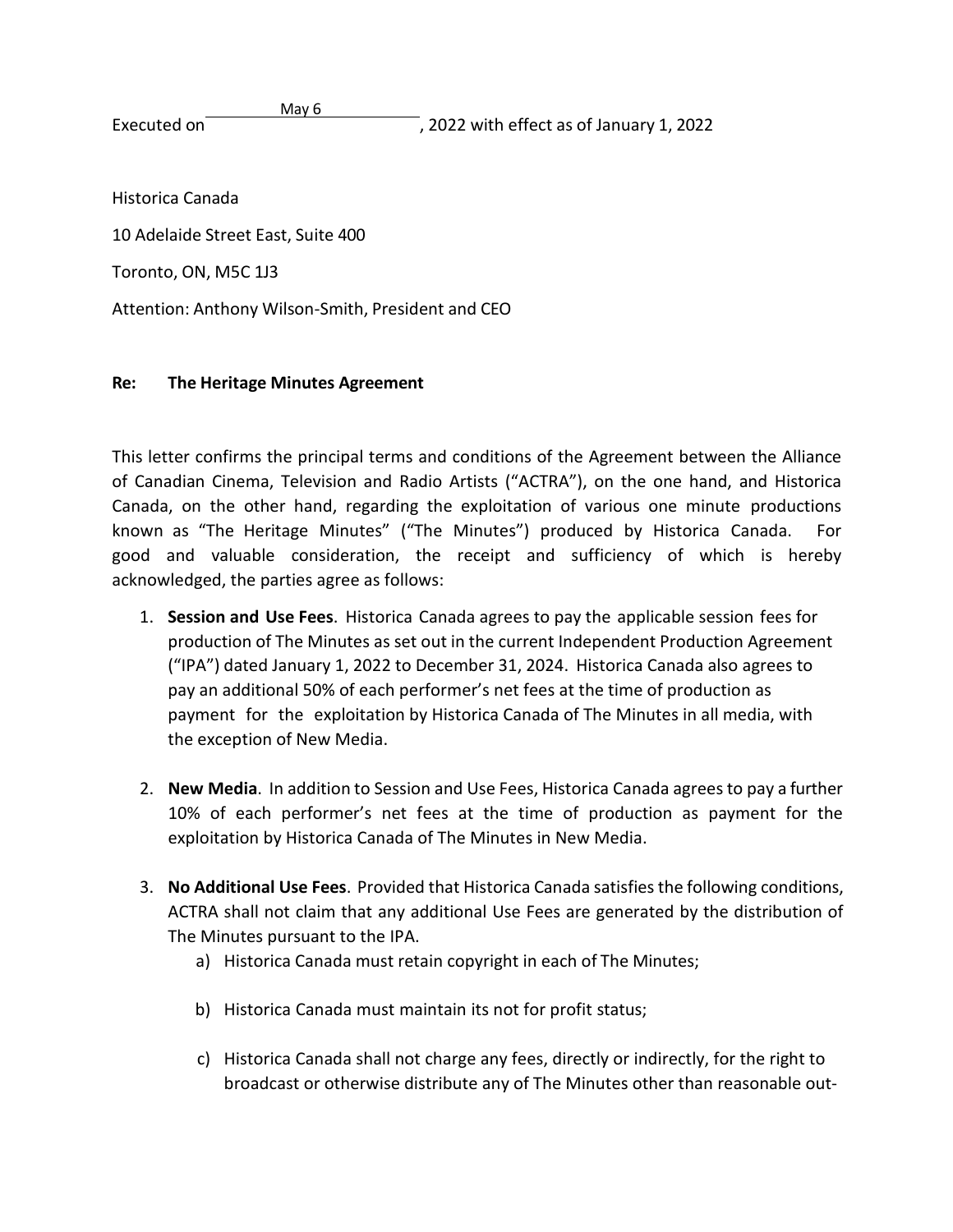of-pocket expenses, such as the costs of materials, booklets, videotapes and the like; and

d) Historica Canada shall maintain up to date reporting of all revenues (if any) generated by the distribution of The Minutes (including a report of the out-ofpocket expenses received by Historica Canada) in accordance with Article B511 of the IPA.

Provided the conditions set forth above continue to be satisfied, ACTRA will not make any claim under the IPA that the Use Fees payable pursuant to the IPA should be based on the fair market value for distribution of The Minutes.

- 4. **Insurance and Retirement and Administrative Fees**. Historica Canada shall remit to ACTRA the applicable insurance and retirement contributions as set out in the IPA as well as the applicable ACTRA administrative fee and HST.
- 5. **Declared Use**. The Declared Use of The Minutes shall be Theatrical, which allows for worldwide theatrical Use for the period that Historica Canada retainsthe copyright of The Minutes.
- 6. **ACTRA's Logo and Performer Credits**. As an acknowledgement of ACTRA's public partnership with The Heritage Minutes Project administered by Historica Canada, Historica Canada agrees to include the ACTRA logo in each of The Minutes in the end titles of all positive prints and other masters created after the date of execution of this Agreement, provided that ACTRA provides Historica Canada with a copy of such logo in suitable electronic format when reasonably required by Historica Canada. In addition, Historica Canada agrees to include a full cast list of all performers who have appeared on camera in each of The Minutes on Historica Canada's website.
- 7. **ACTRA's Website and Promotional Excerpts**. Upon request by ACTRA, Historica Canada agrees to provide ACTRA with excerpts from The Minutes, as selected by ACTRA and Historica Canada for use by ACTRA in the development of ACTRA's national multimedia planning initiative.
- 8. **Miscellaneous**. This Agreement shall be governed by and construed in accordance with the laws of the Province of Ontario and the federal laws of Canada applicable therein. The Agreement shall be treated by the parties as part of the IPA, and the terms and conditions of the IPA are incorporated by reference herein, with the proviso that the terms and conditions of the Agreement shall prevail in the event of any conflict or inconsistency. None of the parties to this Agreement may assign this Agreement or any of their rights or obligations hereunder to any third party without the prior written consent of the other parties hereto, which consent shall not be reasonable withheld. This Agreement shall remain binding upon and inure to the benefit of the parties respective successors and permitted